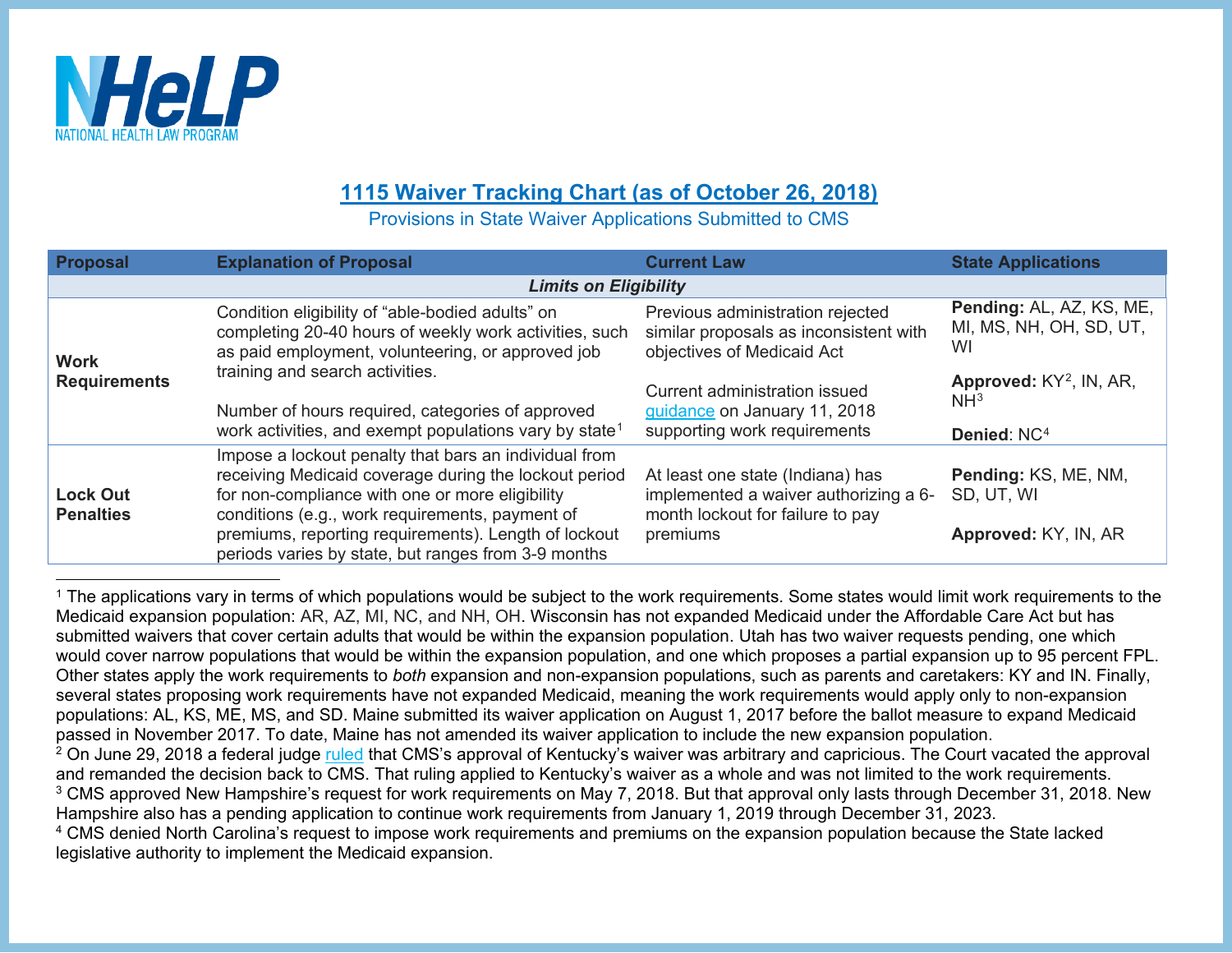<span id="page-1-0"></span>

| <b>Drug Testing</b>                                              | Require individuals to complete drug screening and<br>testing, and if test is positive, to enter treatment as a<br>condition of eligibility                                         | Not currently authorized                                                                                                                         | Pending: WI                                                                                     |  |
|------------------------------------------------------------------|-------------------------------------------------------------------------------------------------------------------------------------------------------------------------------------|--------------------------------------------------------------------------------------------------------------------------------------------------|-------------------------------------------------------------------------------------------------|--|
| <b>Presumptive</b><br><b>Eligibility</b>                         | Eliminate ability of hospitals to determine an individual<br>presumptively eligible for Medicaid in order to provide<br>coverage for unforeseen medical expenses                    | Not currently authorized                                                                                                                         | Pending: ME, UT                                                                                 |  |
| <b>Retroactive</b><br>Coverage                                   | Remove obligation of states to retroactively cover<br>medical expenses incurred in the three months prior<br>to date of application for individuals who would have<br>been eligible | Some waivers have been approved<br>as part of a broader package to<br>expand coverage and with additional<br>protections to encourage enrollment | Pending: ME, NH, NM, FL<br>Approved: IA, KY, IN, AR,<br><b>MA</b>                               |  |
| <b>Partial Medicaid</b><br><b>Expansion</b>                      | Limit the Medicaid Expansion under the Affordable<br>Care Act to income cut offs less than 133% FPL                                                                                 | Not currently authorized                                                                                                                         | Pending: MA, MI, UT<br>Denied: AR <sup>5</sup> , MA                                             |  |
|                                                                  |                                                                                                                                                                                     | Not currently authorized                                                                                                                         |                                                                                                 |  |
| <b>Asset Test</b>                                                | Limit Medicaid eligibility to individuals with assets less<br>than a particular dollar amount in value. Dollar amount<br>limit varies by state.                                     | The ACA eliminated the asset test for<br>certain populations and required use<br>of Modified Adjusted Gross Income<br>(MAGI) instead             | Pending: ME, NH                                                                                 |  |
| <b>Transitional</b><br><b>Medical</b><br><b>Assistance (TMA)</b> | Eliminate or modify TMA, which provides six to twelve<br>months of coverage to families who become ineligible<br>for Medicaid because of increased income from<br>employment        | Not currently authorized                                                                                                                         | Pending: KS (modify by<br>creating optional savings<br>account); NM (eliminate TMA<br>coverage) |  |
| <b>Enrollment Limits</b>                                         |                                                                                                                                                                                     |                                                                                                                                                  |                                                                                                 |  |
| <b>Enrollment Time</b><br>Limit                                  | Impose a 6-month lockout penalty for individuals<br>enrolled in Medicaid for 48 months. Months that a<br>beneficiary is working do not count towards the 48-<br>month limit         | Not currently authorized                                                                                                                         | Pending: WI                                                                                     |  |

 <sup>5</sup> CMS did not approve Arkansas's partial expansion request when it approved other portions of its waiver request. But CMS did not expressly deny the request either.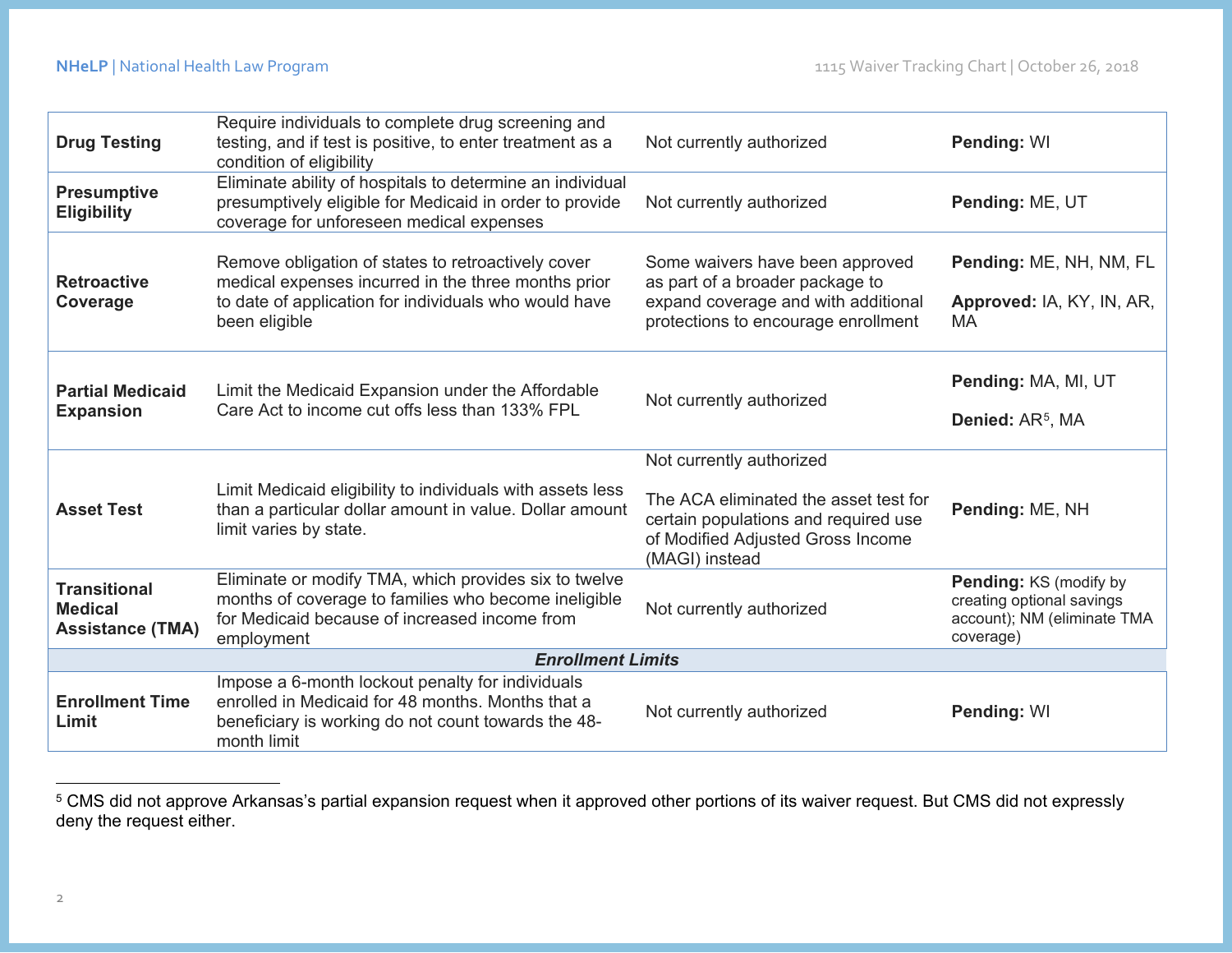| <b>Lifetime Limits</b>                                                                              | Limit total number of months an individual can receive<br>Medicaid over the course of his or her lifetime.<br>Lifetime limits vary by state, from 36 months to 60<br>months | Not currently authorized                                                                                                                                                                                                                                                                             | Pending: AZ, UT                                                                               |  |  |  |
|-----------------------------------------------------------------------------------------------------|-----------------------------------------------------------------------------------------------------------------------------------------------------------------------------|------------------------------------------------------------------------------------------------------------------------------------------------------------------------------------------------------------------------------------------------------------------------------------------------------|-----------------------------------------------------------------------------------------------|--|--|--|
|                                                                                                     |                                                                                                                                                                             |                                                                                                                                                                                                                                                                                                      | Denied: KS                                                                                    |  |  |  |
| <b>Enrollment Cap</b>                                                                               | Limit the total number of individuals enrolled in the<br>Medicaid expansion                                                                                                 | Not currently authorized                                                                                                                                                                                                                                                                             | Pending: UT                                                                                   |  |  |  |
| <b>Benefit Reductions</b>                                                                           |                                                                                                                                                                             |                                                                                                                                                                                                                                                                                                      |                                                                                               |  |  |  |
| Non-Emergency<br><b>Medical</b><br><b>Transportation</b>                                            | Eliminate coverage of non-emergency medical<br>transportation                                                                                                               | Some states have received waivers of<br>this provision in the past.                                                                                                                                                                                                                                  | Pending: AZ, MA                                                                               |  |  |  |
|                                                                                                     |                                                                                                                                                                             |                                                                                                                                                                                                                                                                                                      | Approved: KY, IN                                                                              |  |  |  |
| <b>Early and</b><br>Periodic,<br>Screening,<br><b>Diagnostic and</b><br><b>Treatment</b><br>(EPSDT) | Eliminate requirements to cover comprehensive<br>preventive and treatment services for children under<br>age 21                                                             | At least one state (Oregon) has<br>received a waiver of EPSDT<br>requirements as part of a<br>comprehensive waiver package, and<br>another state (Utah) recently received<br>a waiver of EPSDT for 19 and 20 year<br>olds as part of a limited substance<br>use/mental health waiver.                | Pending: UT (for 19 and<br>20 year-olds), NM (for 19<br>and 20 year-olds)                     |  |  |  |
| <b>Restricted</b><br><b>Formulary</b>                                                               | Limit covered pharmaceuticals to a closed formulary<br>covering only one drug per therapeutic class                                                                         | Not currently authorized                                                                                                                                                                                                                                                                             | Pending: AZ<br><b>Denied: MA</b>                                                              |  |  |  |
| <b>Increased Costs for Beneficiaries</b>                                                            |                                                                                                                                                                             |                                                                                                                                                                                                                                                                                                      |                                                                                               |  |  |  |
| <b>Premiums for</b><br><b>Individuals</b><br>< 150% FPL                                             | Charge monthly premiums for Medicaid coverage for<br>individuals with incomes from 0% to 150% FPL.<br>Amounts charged vary by state.                                        | Medicaid statute prohibits premiums on<br>this low income population, but allows<br>some premiums for populations with<br>incomes above 150% FPL<br>In the past, some states have obtained<br>waivers to impose certain premiums on<br>these low-income populations. (e.g.,<br>Indiana and Michigan) | Pending: ME, NM, WI, MI<br>(extension of current<br>waiver)<br>Approved: KY, IN<br>Denied: NC |  |  |  |